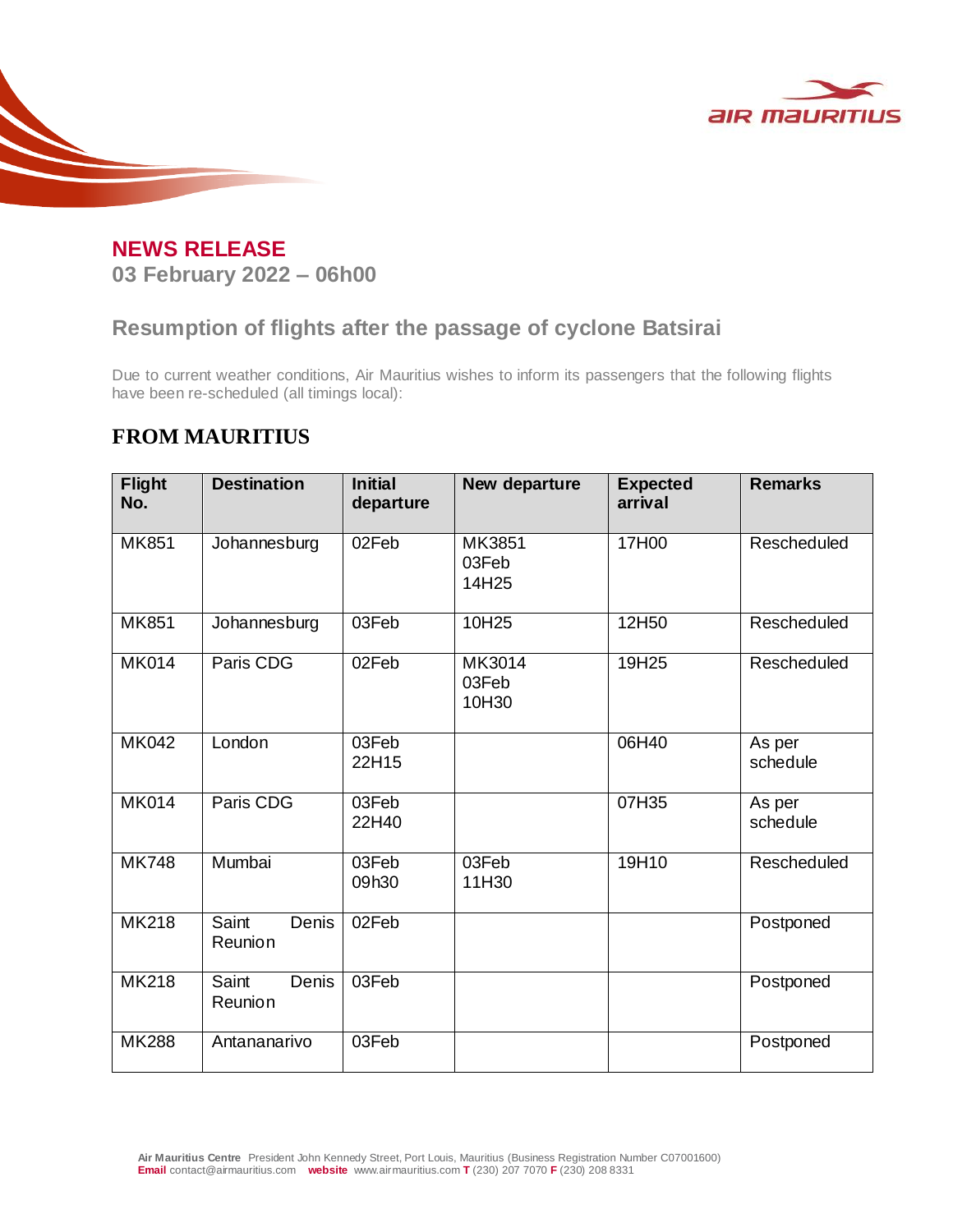

## **TO MAURITIUS**

| <b>Flight No.</b> | <b>Flight</b><br>Originating<br>from | <b>Initial</b><br>departure | New departure            | <b>Expected</b><br>arrival | <b>Remarks</b>     |
|-------------------|--------------------------------------|-----------------------------|--------------------------|----------------------------|--------------------|
| <b>MK852</b>      | Johannesburg                         | 01Feb                       | MK2852<br>03Feb<br>03H30 | 03Feb<br>09H30             | Rescheduled        |
| MK852             | Johannesburg                         | 02Feb                       | MK3851<br>03Feb<br>18H45 | 04Feb<br>00H45             | Rescheduled        |
| <b>MK015</b>      | Paris CDG                            | 01Feb                       | MK2015<br>02Feb<br>19H50 | 10H15                      | Departed           |
| <b>MK015</b>      | Paris CDG                            | 02Feb                       | 17H20                    | 03Feb<br>08H20             | Departed           |
| <b>MK015</b>      | Paris CDG                            | 03Feb<br>16h20              | 03 Feb<br>21H25          | 04 Feb<br>11H50            | Rescheduled        |
| <b>MK749</b>      | Mumbai                               | 03Feb<br>19H10              | 03Feb<br>21H10           | 04Feb<br>01h40             | Rescheduled        |
| <b>Mk053</b>      | London                               | 04Feb<br>16H00              |                          | 05Feb<br>07H50             | As per<br>schedule |
| <b>MK219</b>      | <b>Saint Denis</b><br>Reunion        | 02Feb                       |                          |                            | Postponed          |
| <b>MK219</b>      | <b>Saint Denis</b><br>Reunion        | 03Feb                       |                          |                            | Postponed          |
| <b>MK289</b>      | Antananarivo                         | 03Feb                       |                          |                            | Postponed          |

The revised schedule above is subject to variations based on the evolution of weather conditions. We are closely monitoring the situation will adapt our operations accordingly.